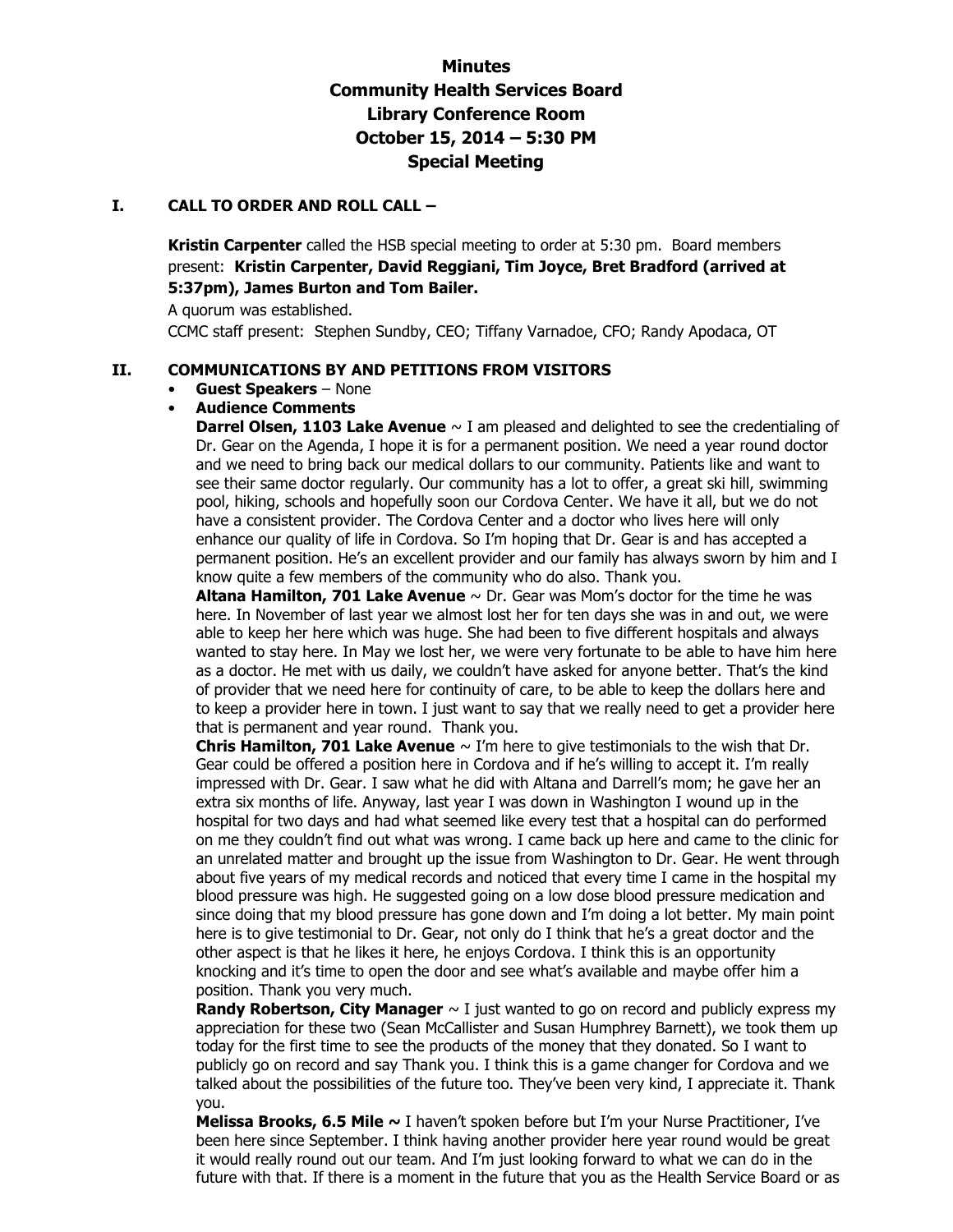the community would like to know what a Nurse Practitioner does I would be happy to tell you about it. For our purposes it is a very similar job, I write prescriptions, do x-rays, and look at labs. I don't know that we have expressed to our community that we have someone who lives here, and I am here. I would be happy to be involved in some kind of an awareness campaign while we look for the next piece to our puzzle to really complete our team. Thank you.

# **III. CONFLICT OF INTEREST –** None

# **IV. APPROVAL OF AGENDA**

**M/Reggiani S/Joyce** move to approve the agenda. **Upon voice vote, Motion passes 5-0.** 

# **V. APPROVAL OF CONSENT CALENDAR**  Minutes from the April 2, 2014 Regular Meeting Minutes from the May 7, 2014 Special Meeting **M/Joyce S/Reggiani** move to approve the Consent Calendar. **Upon voice vote, Motion passes 5-0.**

## **VI. REPORTS AND CORRESPONDENCE**

#### • **Administrator's Report**

**Susan Humphrey Barnett, Providence Anchorage ~ You'll notice our Administrator is not** here, I wanted to inform you that Theresa Carte did resign today. We have reached out to Stephen Sundby who is on vacation right now and asked him if he could be our Interim Administrator while we look for a new one. We will use the same process as we did last time which would be a series of interviews. The leadership team at the hospital would be one interview panel, we would want the full health services board or a subset thereof whichever you deem appropriate to be another interview panel, and if we have one of our medical directors here at the time we do interviews that person would be on the interview panel. And then the final recommendation after the panels have made their choices would go to the City Council for final approval. That would be the process.

**Sean McCallister, Providence Anchorage ~** Primarily around Physician recruitment, that's a hot topic. And thank you to those from the community vocalized that during the Public Comments. We realize that this is a huge priority, perhaps the number one priority for the community to recruit and retain a permanent physician who would reside here in Cordova. And therefor round out the offering of medical providers. So we know the importance of it, it's critical and certainly we haven't delivered on that, that was a commitment that we made and even though we've put a great deal of focus on that we have not succeeded in that area to this point. So we're ready to renew our focus and start it fresh. Just as an update, Dr. Blackadar is coming this weekend to do a site visit and interview at the hospital and we'll see how that goes this weekend. And Dr. Bejes who has provided locums work here and we have done some negotiating with around the permanent position and opportunity here will be returning toward the end of the month to do another two week locum stint at the hospital. I think he's very serious about talking through a permanent opportunity; his personal circumstances are such now that he's in a better position to do so. And then Dr. Gear, we will reopen communications with him, he is scheduled to do some more locums work here and certainly we'll put a great deal of effort and energy into opening the communication line with him around a permanent opportunity. We want to work with all of you when we recruit a physician, largely it's selling the community to the provider and certainly Cordova speaks for itself.

**Carpenter ~** I was just wondering if you could walk us through a little bit of the process of how physicians get recruited. What happens at the Providence Anchorage level, what happens here and how do those two things work together? I don't have a great understanding other than we're counting on the package of Providence and the Administrator to wave your magic wand and bring us a physician. What are the steps that you all go through?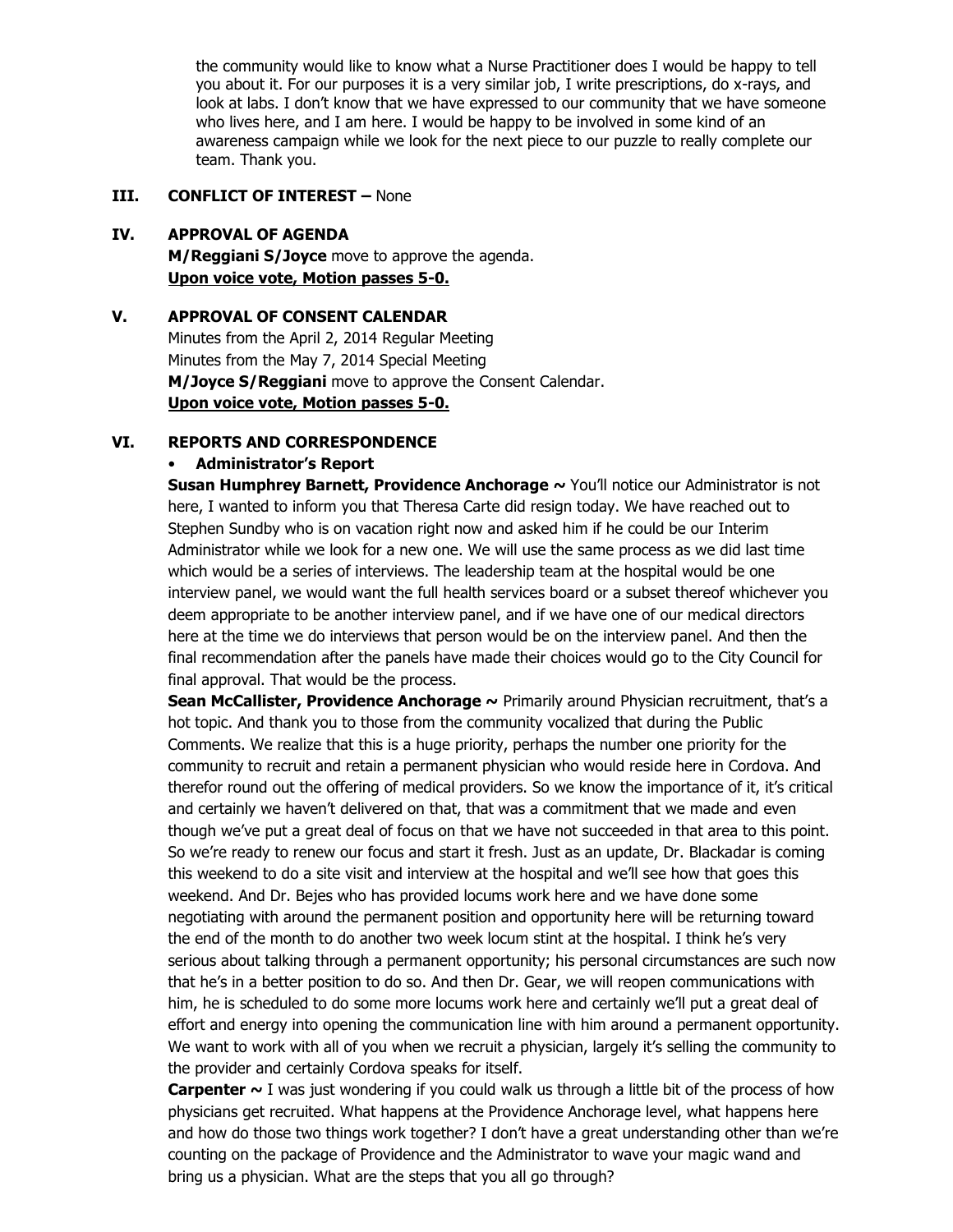**Susan Humphrey Barnett ~** So, Providence has a Physician recruitment department which it located in Portland, they recruit for all five states that Providence has facilities in. They pretty much use every avenue. They get people coming out of residencies across the U.S., they reach out through the AMA and the specialty associations. And the two that are responsible for Alaska will be here to meet with Sean in the next two weeks.

**Sean McCallister ~** Certainly we'll push for them to physically come to Cordova during their Alaska tour. These are folks that haven't spent a lot of time in Alaska, so of course it's important that they know the lay of the land, and they kind of understand the dynamics and the culture in Alaska and especially in our smaller communities. We're also recruiting for providers in some of the small communities like Seward, and have faced similar challenges around retention.

# **President's Report**

**Carpenter ~** Obviously we're entering a new chapter and we'll be looking to Providence for assistance and moving together building as strong as a team as we can.

# **Finance Report**

**Varnadoe ~** I'll give you a quick overview of the Stats first, I looked from January to May so you could get a look at what's been happening at the hospital. Our Acute Average Daily Census is up from what we budgeted, granted it's very small but it's still up. Acute Bed Days are up as well. Our Long Term Care Average Daily Census is down from 10 where we budgeted to 9.26, and our Long Term Care Bed Days are headed back up as well. Swing Bed Days are up, Medicare Swing Days are down, that's because we've had a good amount of commercial insurance patients which is very good. ER Visits are down and our Clinic visits are up, as people are going to the clinic for things that they were going into the ER for. Our Days Cash on Hand is down from what we budgeted but that is from the Medicare issues we were having. And the Charity Care is up. Next is the Profit and Loss Statement, our Patient Services Revenue is up from what we budgeted; our Deductions and Cost Recovery are up as well. Our wages are up also. Taxes and benefits were up, but our insurance was down. Repairs and Maintenance is down. Recruitment and Relocation is up a good bit. We've hired a new Dietary Manager and DON, sometimes you just don't foresee those things coming. The Rent/Lease is up also, those are largely due to housing traveling staff. The bottom line is our Net Operating Income is \$178,772, and that is better than our budget.

**Sean McCallister ~** I just want to Thank Tiffany for being here, it's great to have her on board. I just want the board to know that you'll receive good quality data like this in a consistent manner. I think it's really critical that you get this information and that you're able to peruse it each month and have a conversation about it and ask questions. You'll receive every single month.

**Joyce** ~ I just wanted to comment on something from a prior page The CT Scanner, I sat in a few weeks ago with Mr. Sundby and Jan from the Murdock Trust and they are very much looking forward to proceeding with this project. Murdock is meeting with Rasmuson in November; in August Murdock will get some guarantees from Rasmuson that they would fund it as expected.

# **VII. ACTION ITEMS**

## **A. Recredentialing and Privileging of Robert L. Gear III, D.O.**

**M/Bradford S/Joyce** "I move to approve the Recredentialing and Privileging of Dr. Robert Gear."

**Bradford**  $\sim$  I have heard nothing but positive things throughout the community, in fact, in all of the years I've been on City Council and the Health Services Board I think that the most comments I've had from people consistently were about "where's Dr. Gear? How do we get him back here?" This is a great start to getting that done.

**Bailer** ~ I had a discussion with Dr. Gear while he was here, I saw him as a patient and that's a guy who wanted to be here. He understood the rainy climate and the winter and wanted to be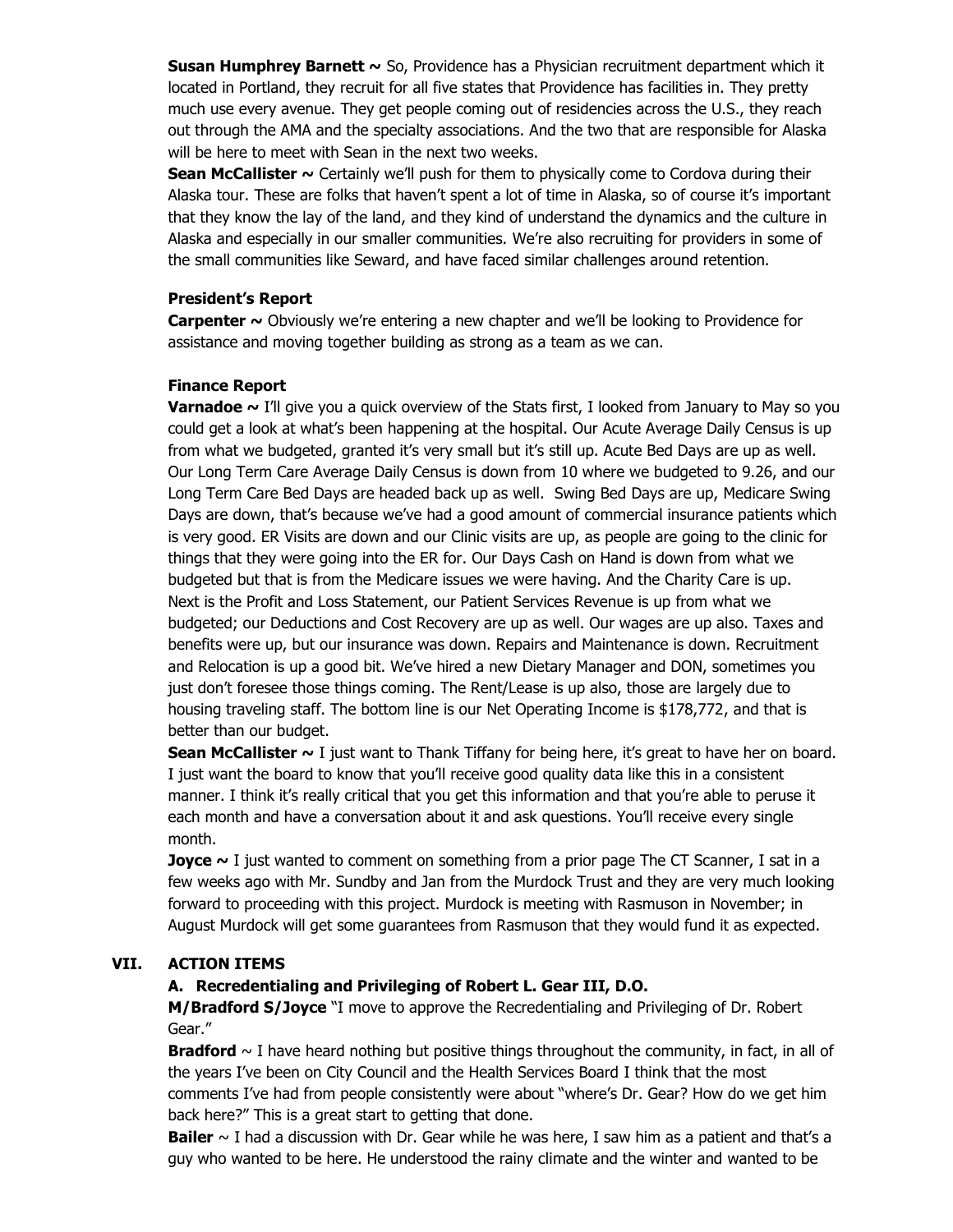here. He said "Oh I love it here." You weren't here yet Kristin, but we had a couple of really powerful endorsements of Dr. Gear. I would definitely give my support to that. **Joyce** ~ Dr. Gear he's been there, done that and it's worked out fine. I really think it's kind of a negotiation; we certainly want a doctor who's here 100% of the time and not here for a few months and gone for a few months. So I think there needs to be certain things that we need to look for in a doctor that we do get.

**Upon voice vote, Motion passes 5-0** 

#### **B. Dr. Bejes, Co-Medical Director Contract**

**M/Joyce S/Reggiani** "I move to approve the contract for Dr. Bejes; Co-Medical Director." **Upon voice vote, Motion passes 5-0** 

#### **C. Resolution for updated CCMC Check Signers**

**M/Joyce S/Bradford** "I move to pass the Resolution of the Cordova Community Health Services Board of the Cordova Community Medical Center designating the representatives authorized for signing checks, non-check payroll tax payment, and cash transfers for Cordova Community Medical Center."

#### **Addition to approved Check Signers:**

CFO, Tiffany Varnadoe

#### **Current approved Check Signers to remain:**

President, Kristin Carpenter Vice President, E.J. Cheshier Secretary, David Reggiani Member, Bret Bradford Administrator, Theresa Carte SA Director, Stephen Sundby

**M/Bailer S/Joyce** "I move to amend the resolution by removing the name of the outgoing Administrator Theresa Carté."

**Upon voice vote, Amendment passes 5-0** 

#### **Upon voice vote, Main Motion passes 5-0**

# **VIII. DISCUSSION ITEMS**

## **A. Management Contract**

**Carpenter**  $\sim$  We sent a letter to Providence a few weeks ago with some items on there asking for updates, some of the information you all (Sean and Susan) were saying was stuff that you had gone over a little bit in February. I think that given that we are entering into this new phase, it's not to say that that stuff isn't relevant but I think we'll just continue monitoring things like the finances, electronic medical records, and physician recruitment. Those things are all things that were concerns then and they are still concerns today. We're going to be looking at moving forward so we'll just be looking for regular updates from Providence.

**Joyce** ~ I think within that letter we addressed several concerns and I'm looking forward to a positive response from getting feedback and updates. So I guess we'll start fresh here today and see how things proceed. We're all certainly aware of our issues, a need for a Physician; reduce our traveling nurse staff for example and things like that. Getting those things in line, we'll start fresh today.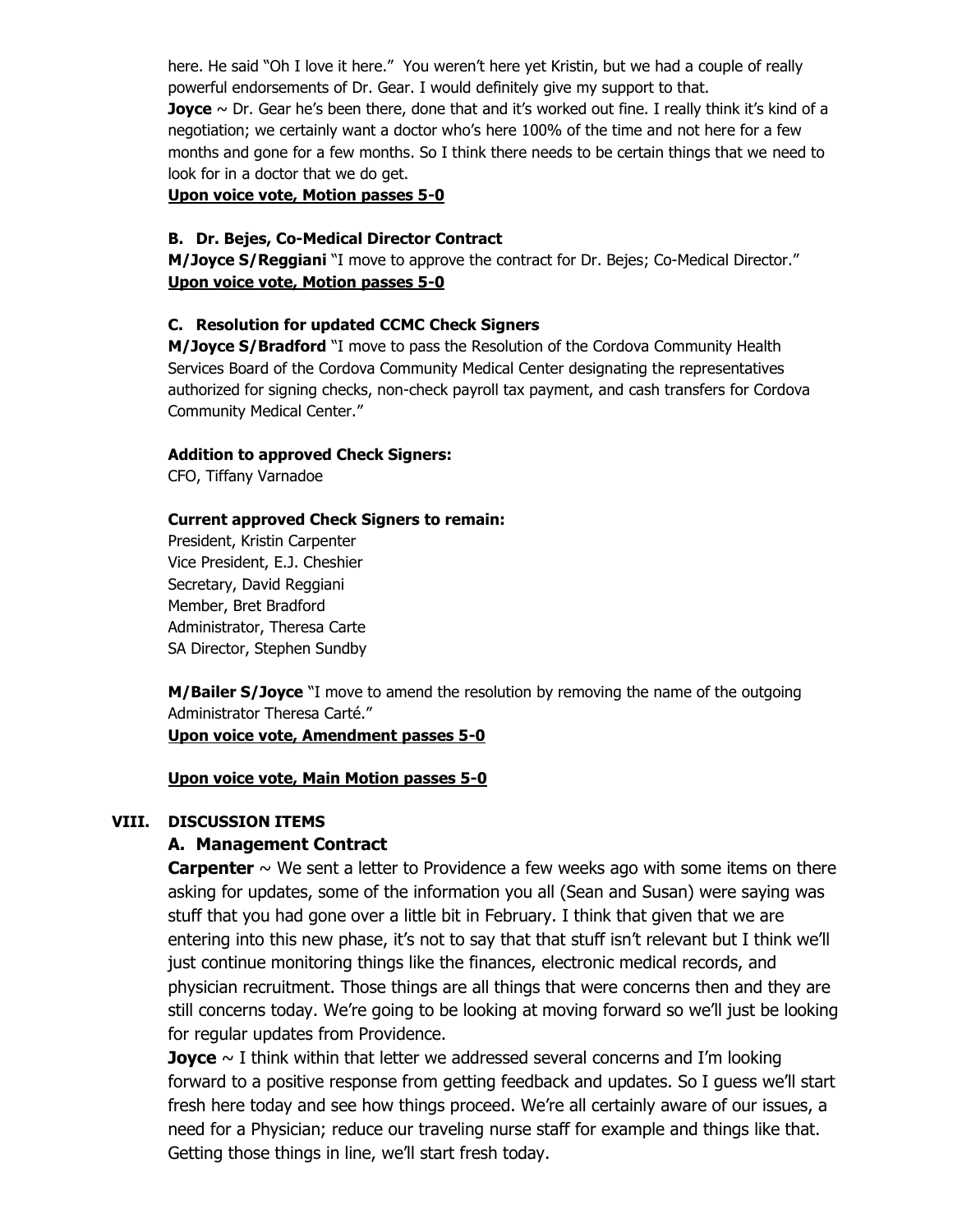**Carpenter** ~ We haven't done an official ranking as a group but I would say physician recruitment and administrator recruitment are going to be at the top of the list and then electronic medical records and staff turnover are the big priority categories that we'll be tracking over the next six months.

# **B. Financial Audit Review**

**Varnadoe** ~ Do you want me to go over it, did you all get a chance to go over it, it's a lot of information.

**Joyce** ~ I did get a chance to go over it, it looks overall like the Audit was good. Is there anything that you would like to address?

**Bradford ~** There's a lot of information in an Audit, and what I think is that it all boils down to what's on the last page.

**Varnadoe ~** The Auditors found what really boils down to mistakes, they found a lot of errors as the letter suggests. Things that they had to fix and they did fix. We found the documentation that we needed and put them in the right categories, the correct year, and month. It took a lot of work to do that, and that was concerning to them. What I'm going to do from here on out is do a monthly index system to do the financials, so I balance all of the balance sheet accounts, just simply go down line by line and make adjustments monthly instead of waiting annually. One example is PERS, PERS gives money into your account and its in-kind revenue and those things weren't booked throughout and the Auditors really felt that they should be booked monthly instead of annually. That was an issue for them, that's being done now. There were some other items like that throughout. There were some other things that they asked about, like the processes around Accounts Payable and so I'm working on fixing those processes and putting some different things in place now.

# **C. Compliance Program Update**

A written report was provided in the packet, HSB had no questions regarding the information as presented.

# **IX. AUDIENCE PARTICIPATION**

**Darrel Olsen, 1103 Lake Avenue**  $\sim$  I just want to thank you guys and thank Providence for being here. I thought I was going to just walk in and walk out in a couple of minutes. I think you guys are doing an excellent job.

**David Allison, 203 Whiskey Ridge ~** The events today I think are a good start towards bringing us back out of our hole. And I hope Providence has more focus on us over the next year and I think things can straighten up pretty good. Build your team now, that's all good. I hope you don't lose sight of some of the other projects that we had on the Pending Agenda, such as getting the City Code to match with the hospitals by-laws and Committee assignments that are in City Code that aren't happening in real life. And why I thought about those was, you took the Administrator off the Check signing list tonight but either the Contract or the City Code says that the Administrator has to be one of the signers. I think that 'acting' can as well, but just so you have that covered. Thank you

# **X. BOARD MEMBERS COMMENTS**

**Joyce** ~ We were talking earlier about a hiring panel for the Administrator or the full Board, my preference would be a panel of no more than three that would be involved because we're the Board it'll come back to us, we're also City Council so it'll come back to us again. So I think it would be better if we just had a panel that would go through the review process and the sort